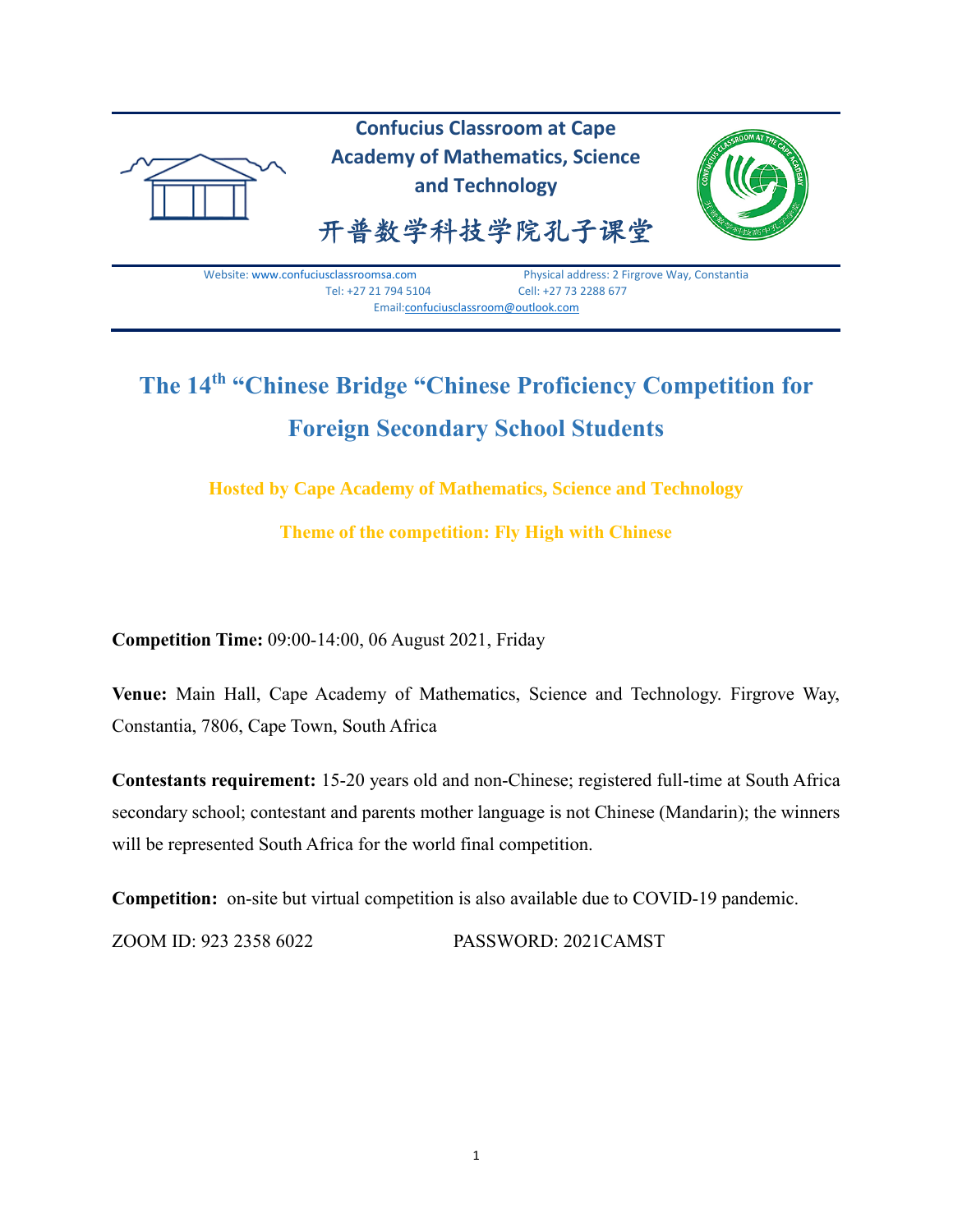# **The contents of the competition**

• Written test (50 minutes)

Language, Chinese culture, Chinese geography, Chinese history.

• Oral (Speech) competition

No more than three minutes

Chinese culture performance

Chinese songs, dancing, calligraphy, paper cutting, Wushu, Taiji etc. No more than five minutes.

| <b>Time</b>   | Program                                                            |  |  |
|---------------|--------------------------------------------------------------------|--|--|
| 09:00-09:50   | Writing test.                                                      |  |  |
| $09:50-10:00$ | Welcome guests                                                     |  |  |
| $10:00-10:10$ | Play South Africa and China National Anthem and competition starts |  |  |
| $10:10-10:20$ | Address by VIP guests                                              |  |  |
| $10:20-11:00$ | Speech competition (40 min)                                        |  |  |
| 11:00-11:20   | <b>Break</b>                                                       |  |  |
| $11:20-12:00$ | Culture performance competition (40 min)                           |  |  |
| 12:00-12:20   | Students performance                                               |  |  |
| 12:30-12:40   | Summary of competition                                             |  |  |
| 12:40-12:50   | "Chinese Bridge" language competition club launch                  |  |  |
| 12:50-13:00   | Award ceremony                                                     |  |  |
| 13:00-13:30   | Lunch and program ends                                             |  |  |

#### **Competition Program**